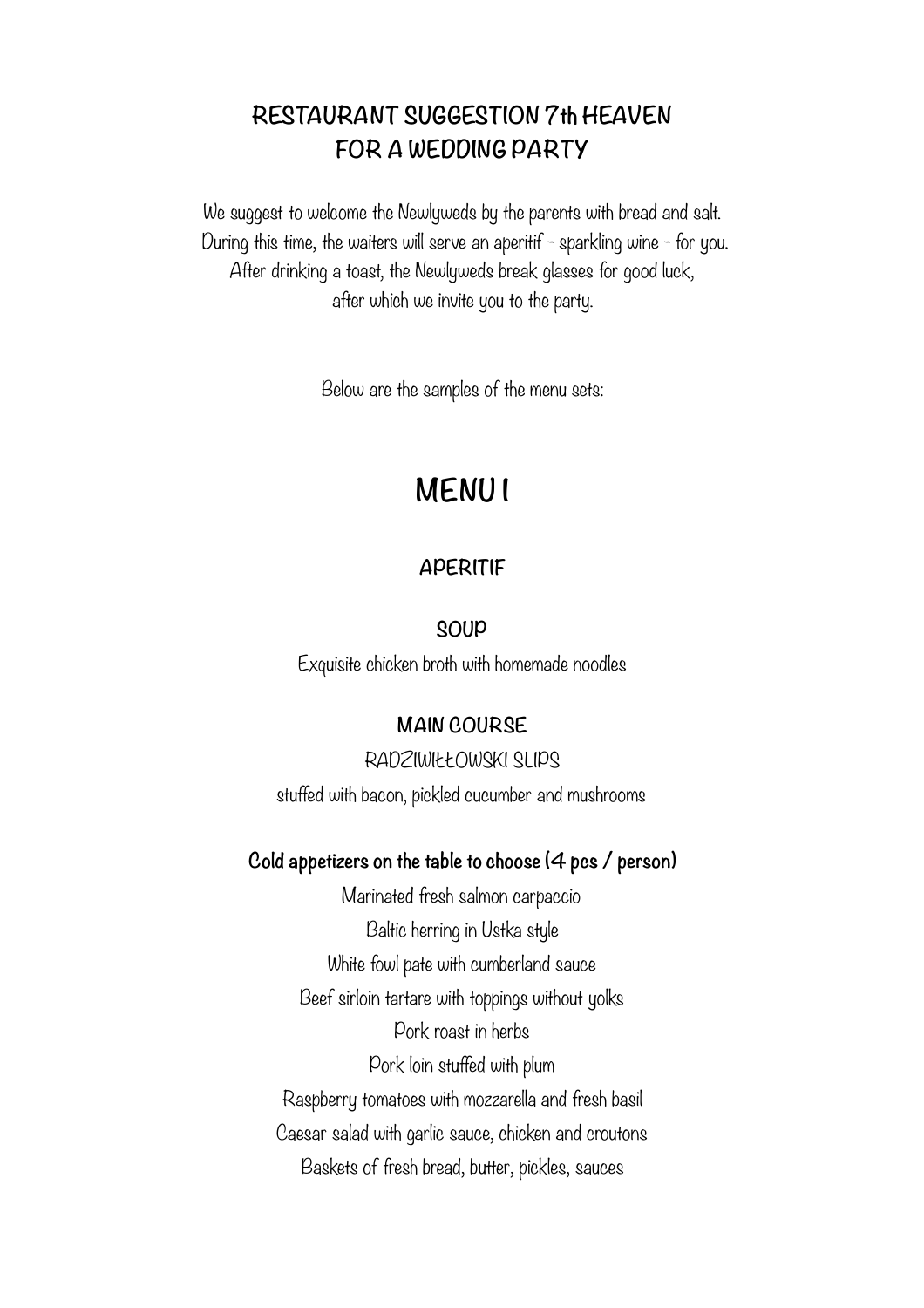#### **Hot selection (2 pcs / person)**

A burning dish served in the room in the presence of guests Veal shank with a hoof Pork shank with hoof Roasted chicken legs with salads on platters Pork knuckle baked with horseradish and served with bread on platters

# **DESSERTS**

On the plates:

Cheesecake, apple pie, crème brulee, Panna Cotta, tiramisu, muffins A flavored cake to choose from: Cream-fruity, chocolate with cherries, kajmakowy, nutty

At the end of the ceremony **ruby borscht or barbarian soup** 

**PRICE 180 PLN / person adult 117 PLN / child** 

# **MENU II**

#### **APERITIF**

**SOUP**  Cream of fragrant boletus in a crunchy hat

#### **MAIN COURSE**

DUCKY STRANGE With Ustka style dumplings, apple and red cabbage puree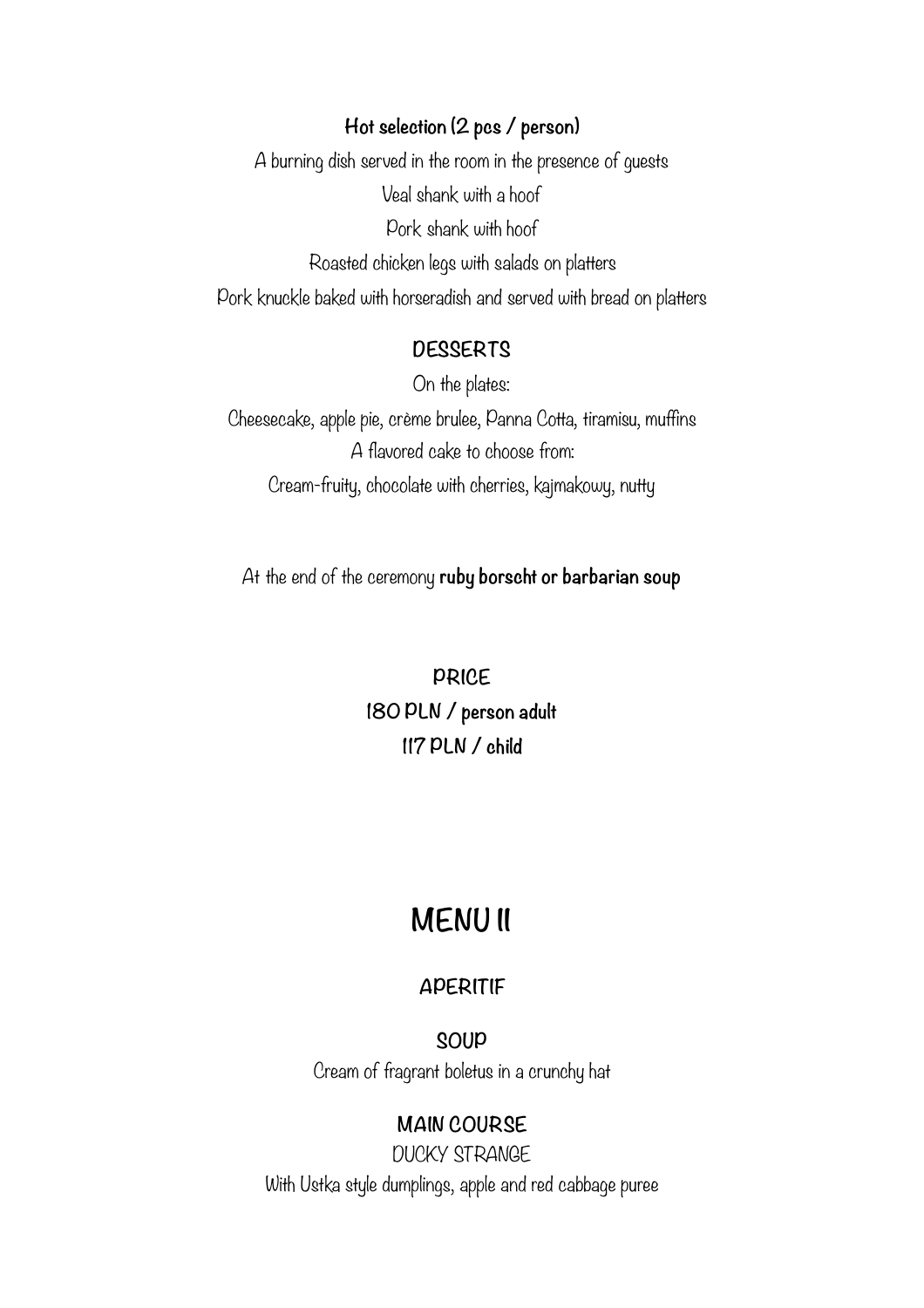**Cold appetizers on the table to choose (4 pcs / person)**  Smoked salmon pouches with mascarpone cheese Baltic herring in Ustka style Venison pate with homemade marinades Cold legs in jelly Beef sirloin tartare with toppings without yolks Pork loin roasted in herbs Pork roast in herbs Bacon with roasted garlic Raspberry tomatoes with mozzarella and fresh basil Caesar salad with garlic sauce, chicken and croutons Greek salad with feta cheese Baskets of fresh bread, butter, pickles, sauces

# **Hot selection (2 pcs / person)**

A burning dish served in the room in the presence of guests

Veal shank with a hoof

Pork shank with hoof

Whole roast goose

Whole roasted turkey

Whole roast piglet

Salmon in sea salt

Roasted chicken legs with salads on platters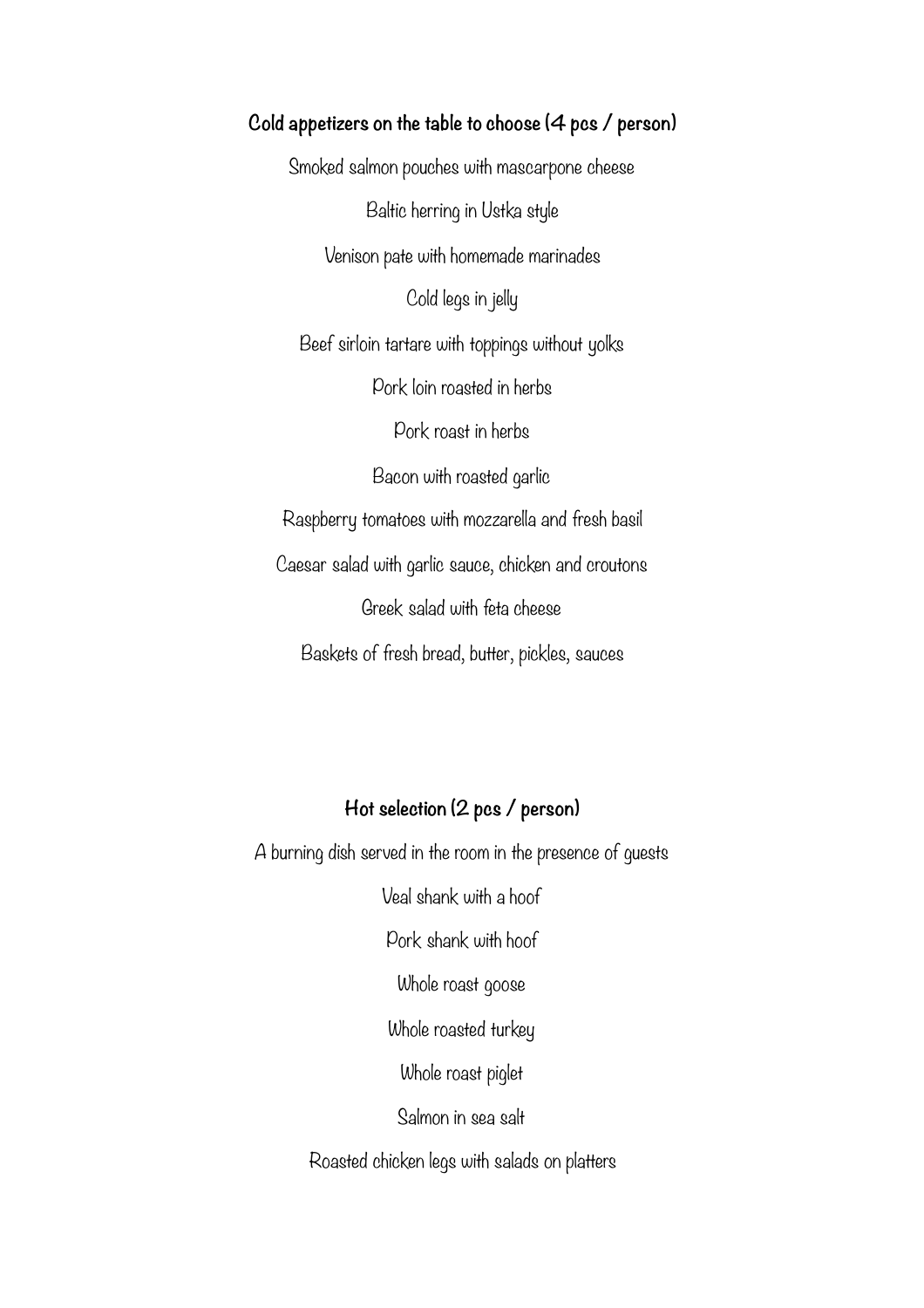### **DESSERTS**

On the plates:

Cheesecake, apple pie, crème brulee, Panna Cotta, tiramisu, muffins A flavored cake to choose from:

Cream-fruity, chocolate with cherries, kajmakowy, nutty

At the end of the ceremony **ruby borscht or barbarian soup** 

**PRICE 200 PLN / person adult 130 PLN / child** 

# **MENU III**

# **APPETIZER**

Bornholm salmon tartare in cedar wood smoke

# **SOUP**

Pheasant broth

# **MAIN COURSE**

Veal shank Stewed with young vegetables and served with baked potatoes or Ustka dumplings and with ratatouille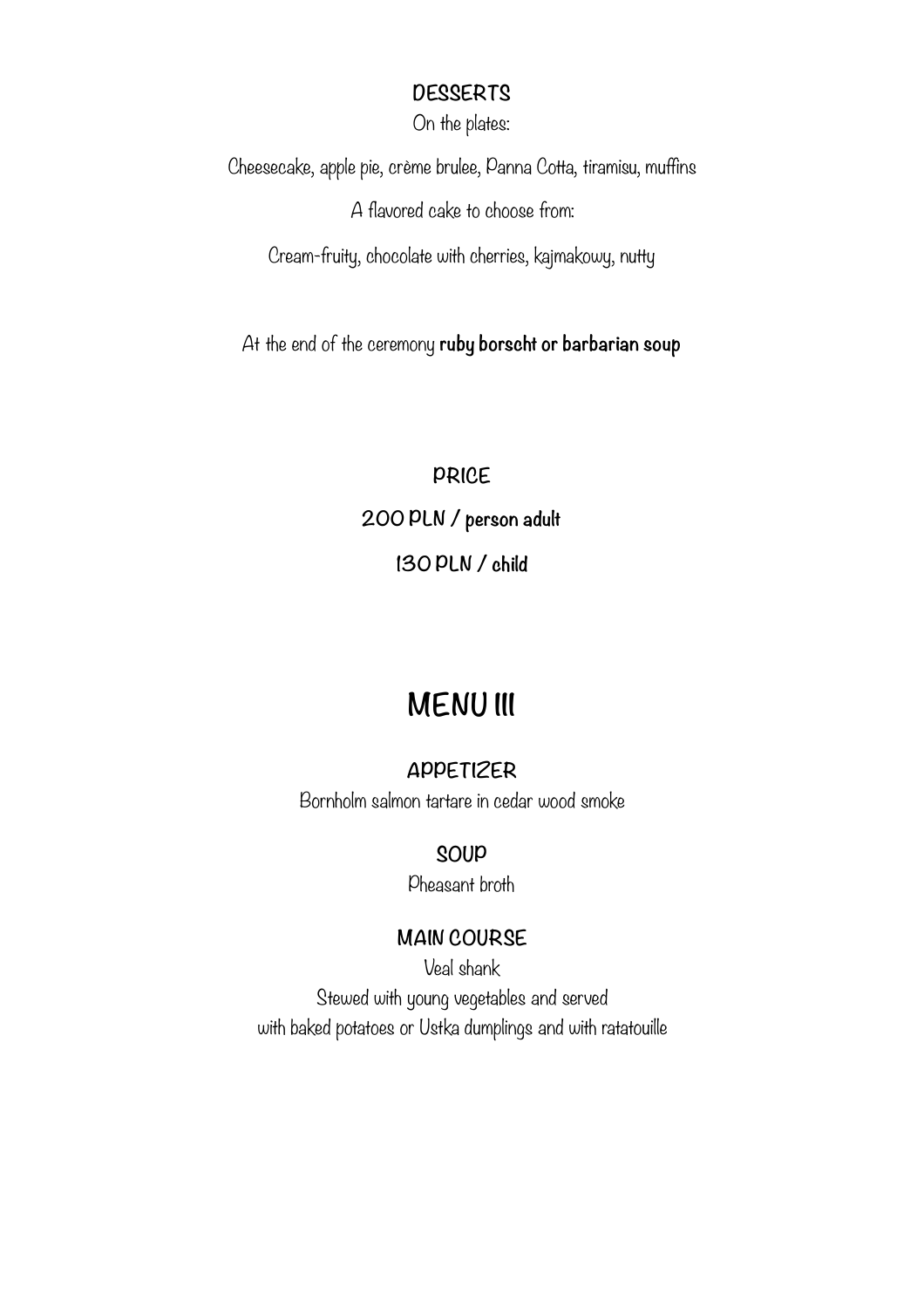#### **Cold appetizers on the table to choose (4 pcs / person)**

Smoked sturgeon, smoked salmon Zander or pike as a whole Selection of Polish sausages Cheese board Baltic herring in Ustka style Venison pate with homemade marinades Beef sirloin tartare with toppings without yolks Raspberry tomatoes with mozzarella and fresh basil Caesar salad with garlic sauce, chicken and croutons Greek salad with feta cheese Baskets of fresh bread, butter, pickles, sauces

### **Hot selection (2 pcs / person)**

A burning dish served in the room in the presence of guests

Veal shank with a hoof

Pork shank with hoof

Whole roast goose

Whole roasted turkey

Whole roast piglet

Salmon in sea salt

Roasted chicken legs with salads on platters

Shrimps popping up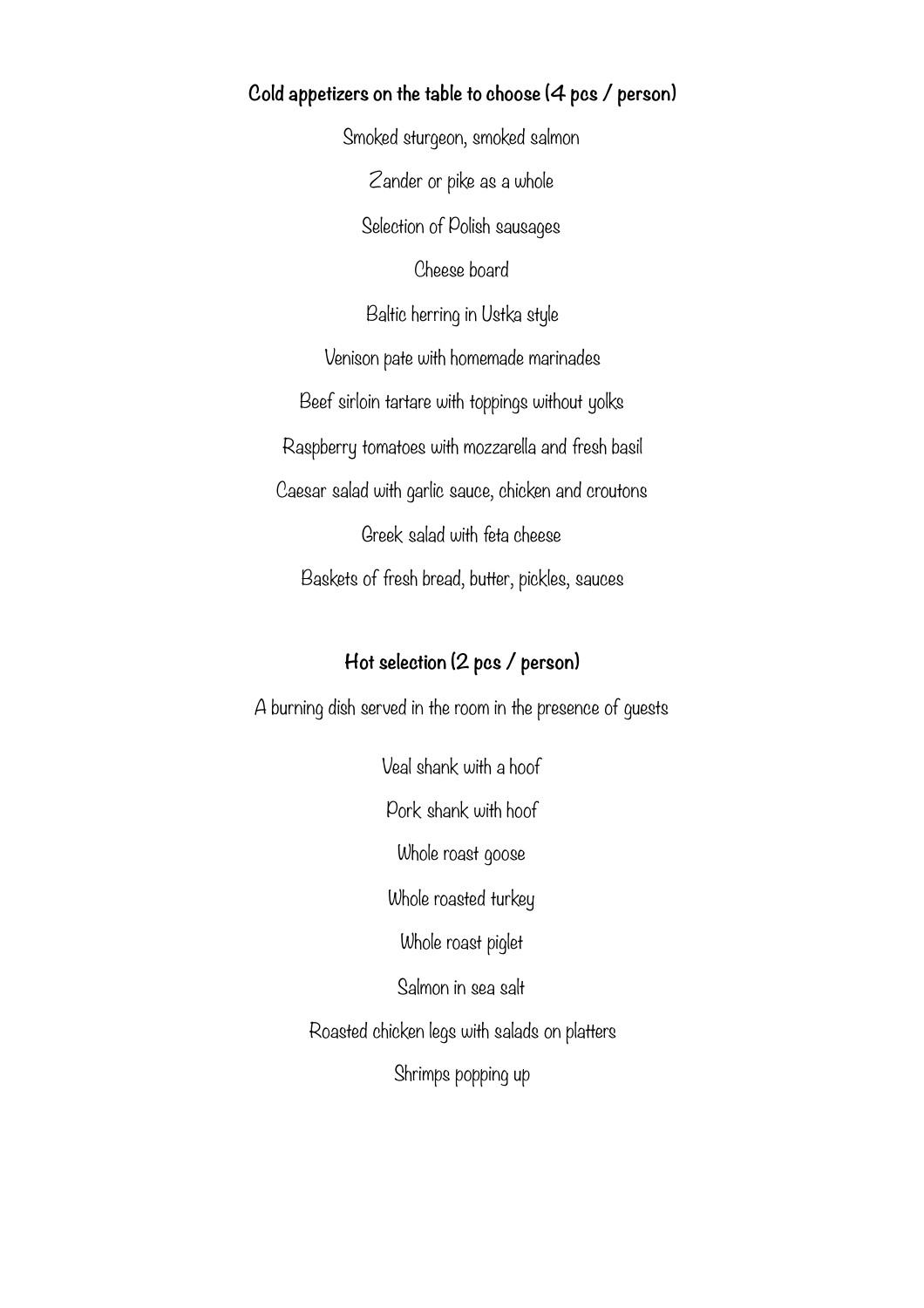# **DESSERTS**

On the plates:

Cheesecake, apple pie, crème brulee, Panna Cotta, tiramisu, muffins

#### **A flavored cake to choose from:**

Cream-fruity, chocolate with cherries, caiman, nutty

At the end of the ceremony **ruby borscht** or **barbarian soup**

**PRICE 220 PLN / adult** 

**143 PLN / child** 

**The price includes drinks: coffee, tea, juices, sparkling and still water.**

# **MENU for children up to 10 years old:**

Chicken noodle soup Chicken schnitzel with fries and salad Starters and desserts from the buffet

**The suggested duration of the wedding ceremony is eight hours** 

**Extra meals for the orchestra, cameraman, photographer, driver and others 2 main courses - 60 PLN / person**